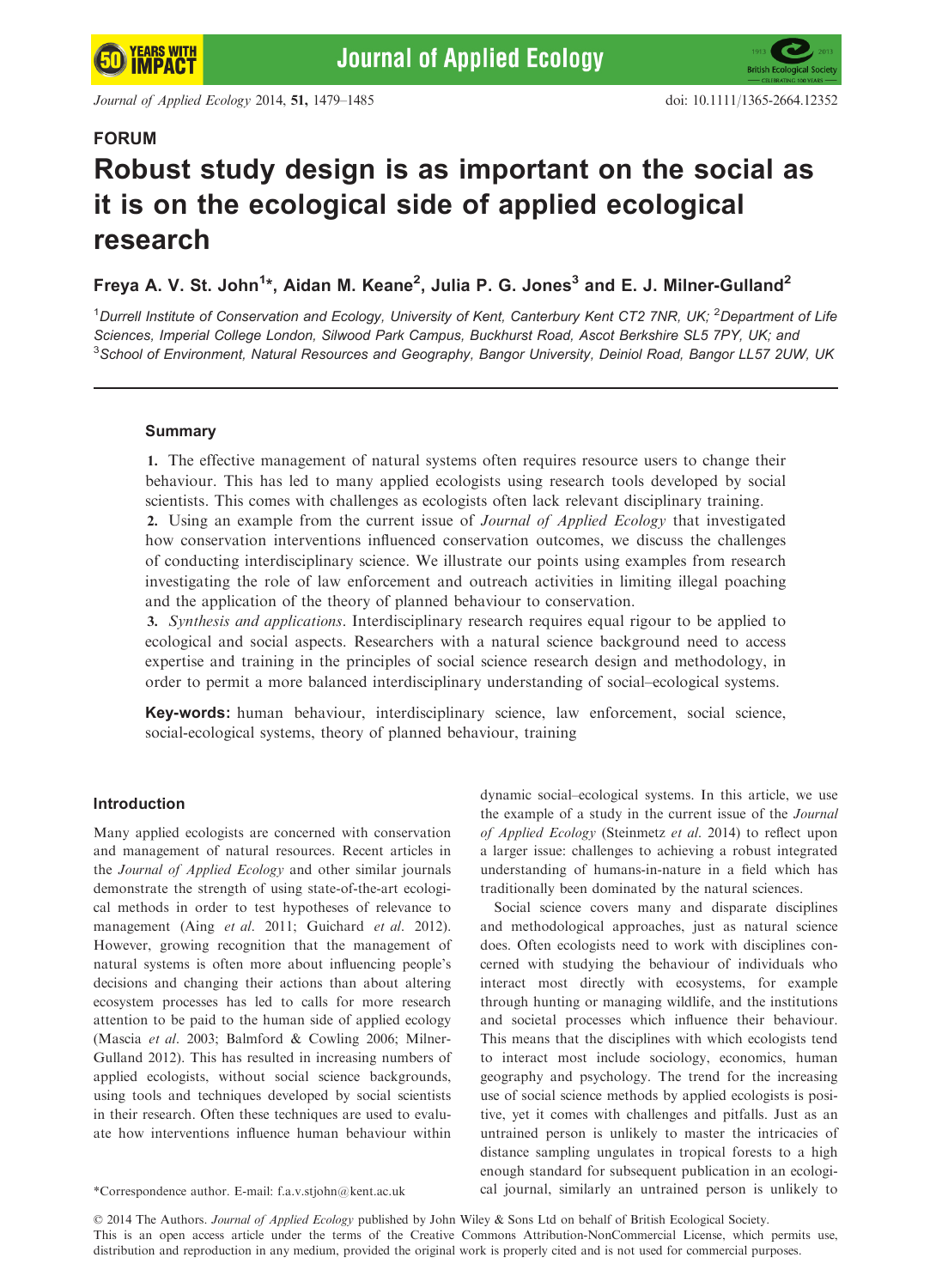develop a meaningful survey instrument to measure changes in social norms as a result of a conservation intervention. Perhaps because of the technical difficulties of ecological field research, a social scientist is unlikely to feel capable of estimating animal population sizes as an adjunct to their social survey. However, there are many examples of ecologically trained scientists adding social science research to their mainly ecological studies, with greater or lesser success (Heberlein 2012). Because applied ecology journals tend to have editors and reviewers with natural, rather than social science backgrounds, papers containing low-quality social science may get published, unlike papers containing low-quality ecological science. This perpetuates the problem, because researchers read publications in high-impact journals which validate the lower quality of social science being undertaken in these interdisciplinary studies. In the absence of a change in philosophy and practice, journals risk institutionalizing poor social science in interdisciplinary environmental research.

There are numerous commentaries on the difficulties faced by social and natural scientists working together, which propose various potential solutions (see Appendix S1, Supporting information). Common themes include methodological and epistemological challenges, disciplinary prejudices, communication and training. One option for improving the effectiveness of interdisciplinary collaboration is for people to obtain strong disciplinary training in the principles of ecology or social science research design and methods and then to work together in multidisciplinary teams. There are many challenges to multidisciplinary working, which are long-standing and difficult to overcome (Pooley, Mendelsohn & Milner-Gulland 2014). Large team projects are also slow and expensive and therefore may be unfeasible to convene. Another approach is to train people specifically in interdisciplinary science for natural resource management, so that they come out of postgraduate courses with a grounding in both the natural and social sciences, and an understanding of the strengths and pitfalls of each (Adams 2007; Fisher et al. 2009). In the long run, this may be the better way forward.

To illustrate some of these challenges, we now discuss the paper by Steinmetz et al. (2014). The study addresses two important topics in conservation science; the role of law enforcement vs. outreach activities in limiting illegal poaching and the application of the theory of planned behaviour (Ajzen 1991) to conservation. Steinmetz et al. (2014) is an example of excellent and rigorous interdisciplinary science, but the social science component could have been improved by stronger design in advance of the study. We give examples of other studies in which these topics are addressed either theoretically or empirically and argue that more training of researchers in the principles of social science research design and methodology could enable a more balanced interdisciplinary understanding of social–ecological systems to emerge.

### Enforcement and compliance

In seeking to prevent environmentally harmful behaviour, conservation often involves the creation of rules, but rules are useless without enforcement (Rowcliffe, de Merode & Cowlishaw 2004). Studying law enforcement and illegal resource use is, however, fraught with challenges. Indirect measures of non-compliance such as satellite imagery assessing forest loss (Gaveau et al. 2009), market surveys gathering information on bushmeat hunting (Fa et al. 2014) and counting snares to assess poaching pressure (Wato, Wahungu & Okello 2006) tell us little about the characteristics of rule breakers. The inherent difficulties associated with studying illegal or otherwise sensitive topics directly has led to conservation scientists applying a variety of methods in an attempt to estimate and understand non-compliance. Some have sought specialized questioning techniques from the social sciences that reduce non-response and social desirability biases and used them to examine illegal resource extraction (Solomon et al. 2007; Nuno et al. 2013). Further, drawing on social psychology the utility of attitude as an indicator of involvement in illegal behaviour has been explored (St. John et al. 2012). More unusual sources of data, including diaries of consumption and recall data, have also been interrogated (Golden, Wrangham & Brashares 2013).

Steinmetz et al. (2014) assess the effectiveness of different approaches for stemming illegal poaching in Kuiburi National Park, Thailand. In addition to conventional enforcement patrols within the park, outreach activities designed to target social or psychological conditions (e.g. trust in park authorities and justification for conservation action) were conducted in communities neighbouring the park in an attempt to reduce tolerance for illegal poaching and poachers. At a time when conservation law enforcement is receiving increased attention, exemplified by recent pledges to combat wildlife poaching and trafficking (Goldenberg 2013; The White House 2013), Steinmetz et al. (2014) present interesting results; they found no evidence that patrols deterred illegal poachers; rather, poaching decline was attributed to outreach activities. Whilst this study makes an important contribution to our understanding of how interventions (enforcement and outreach activities) can influence conservation outcomes (species recovery), some important lessons on the application of methods from the social sciences to conservation can also be learnt.

The authors present an enviable ecological data set including sign-based occupancy surveys and camera traps monitoring six hunted mammal species for a 5-year period complemented by 4 years' worth of ranger patrol data, in addition to information on the quantity, type and location of outreach activities conducted over 4 years. However, people's perceptions of trends in illegal poaching were researched using just one questionnaire survey, conducted towards the end of the project: Whilst poaching pressure and wildlife abundance were monitored before, during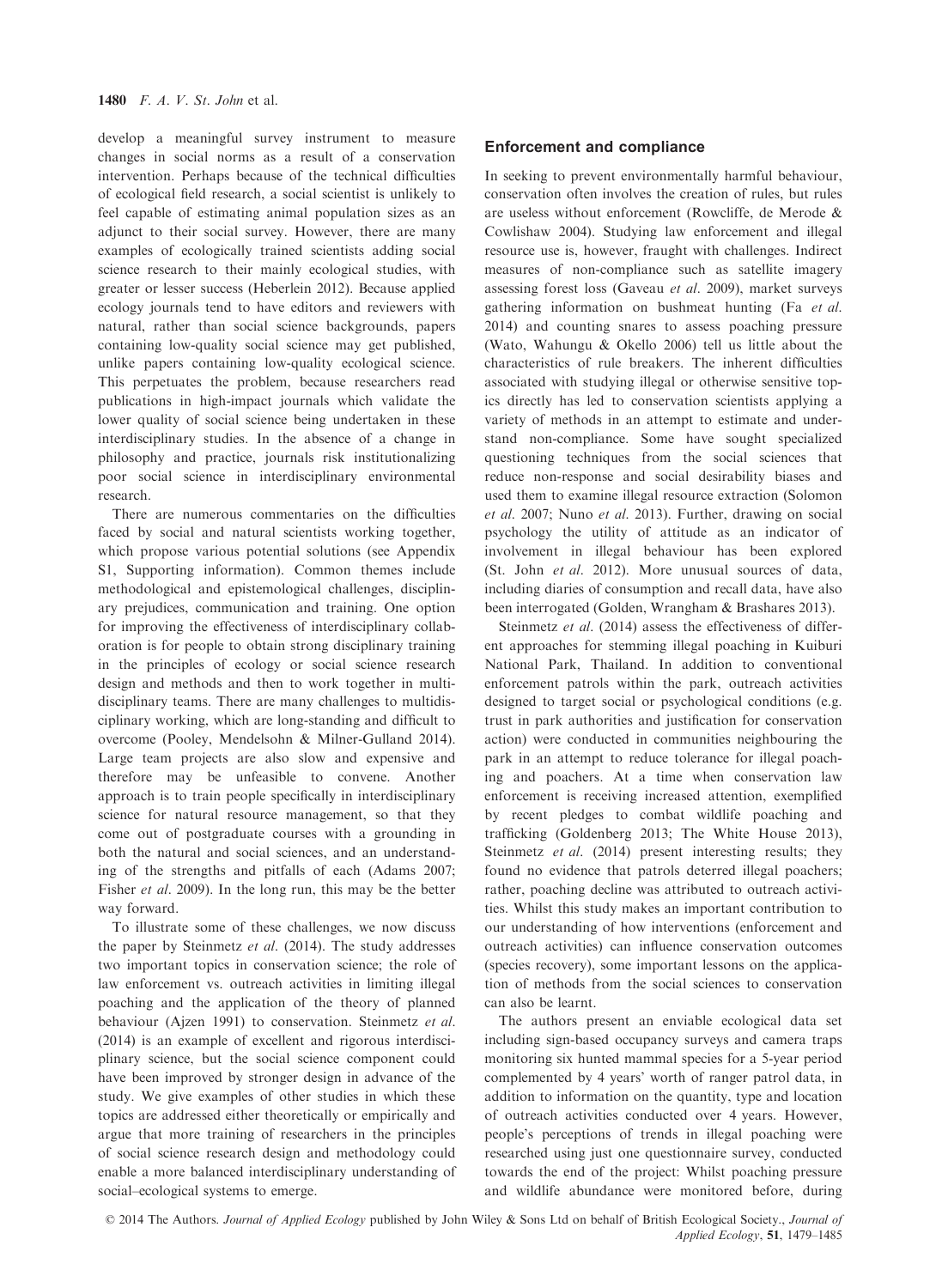and after outreach activities took place, no baseline data were gathered from the people who were to be subjected to outreach activities (Steinmetz et al. 2014). When studies are carefully designed to gather information on the psychological constructs that project interventions are aiming to influence (e.g. attitudes towards illegal poaching), baseline social survey data can enable assessment of intervention effectiveness and help to clarify cause–effect relationships. Further, such data can be used to inform the design of project interventions so that they specifically target underlying beliefs associated with the behaviour of interest and the types of people most likely to hold such beliefs (St. John et al. 2012). As such, baseline data have the potential to increase project impact and efficiency. Crucially, an understanding of existing views serves to safeguard projects from introducing interventions that may erode existing beliefs which may be encouraging some form of positive resource management.

The sheer diversity of the types of data used in natural resource management makes it a fascinating science to work in, however, in order to avoid dangers of misinterpreting the insights that data provide, consideration must be given to potential sources of bias (Keane 2013). The only data Steinmetz et al. (2014) gathered from people focused on perceived trends in poaching-related behaviours (e.g. sale and consumption of wildlife within the village) and perceived reasons for those trends over the 5-year period coinciding with outreach activities and ranger patrols. Different sources of bias can influence such data. Whilst framing questions so that they do not refer to respondents' own behaviour may help reduce question sensitivity, data gathered using 'projective' or 'indirect' questioning (Fisher & Tellis 1998) are subject to an egocentric bias whereby respondents bias their estimates of others' behaviour in accordance with their own (Ross, Greene & House 1977). Data on sensitive topics are also vulnerable to social desirability bias, a systematic error in reporting resulting from respondents' desire to project a favourable image of themselves to the researcher (Fisher & Tellis 1998). However, questions do not have to be sensitive in order to



Fig. 1. The theory of reasoned action and the theory of planned behaviour with example statements for measuring each construct, based loosely upon the behaviour of interest in Steinmetz et al. (2014). Answers can be recorded using a five-point Likert type items which record respondents' level of agreement with each statement. The possible responses could be: strongly disagree, disagree, neutral, agree and strongly agree. All things held equal, the more positive a person's attitude (degree to which a person evaluates a behaviour or thing with a degree of favour or disfavour), subjective norm (perceived expectation of valued others) and perceived behavioural control (a function of the presence of resources and the power that these resources offer in facilitating behaviour), the greater a person's behavioural intention (immediate antecedent of behaviour) and therefore the likelihood that they will perform the behaviour.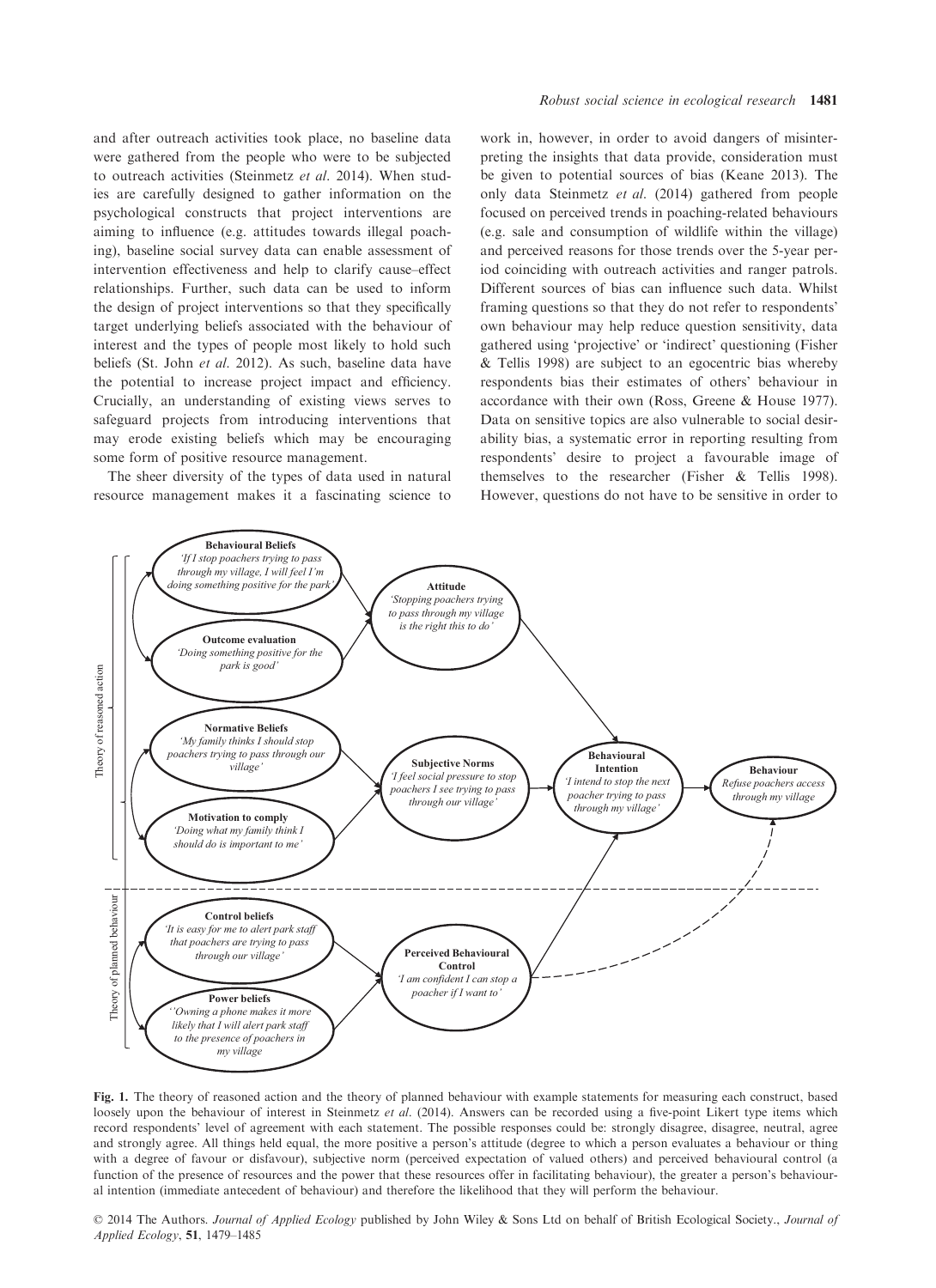be vulnerable to this bias; respondents' perceptions of a researcher's motivations and allegiances can also stimulate socially desirable responses. Further, the salience of the items being recalled may also bias responses (Keane 2013). Imagine attending a workshop encouraging you to recycle more often. Sometime later you are asked by the workshop facilitators themselves to identify, from a list of items including workshop attendance, which factors have influenced you to recycle more often. How likely do you think it is that you would tick this item, perhaps only to seem polite? To confidently identify the cause of any change in behaviour from self-reported data, it is necessary to take these biases seriously. No ecologist would draw conclusions about bird decline based solely on the populations in their front garden, because they know their observations are likely to be biased. Similarly, researchers should account for biases when it comes to social aspects of conservation.

## Social psychological models of human behaviour

The theory of reasoned action (Fishbein & Ajzen 1975) and its extension, the theory of planned behaviour (TPB; Ajzen 1991) are frequently used by social psychologists to examine factors driving human behaviour and are an excellent example of the rich existing body of knowledge in the social sciences that conservationists can draw upon. The premise of the TPB is that interventions aiming to influence behaviour can be better designed by understanding the relative importance of people's attitudes (i.e. their personal evaluation of the positive or negative consequences of the behaviour), social norms (i.e. their perception of social pressure to perform or not perform the behaviour) and perceived behavioural control (i.e. their sense that they are able or not able to perform the behaviour; Ajzen 1991; Fig. 1). Despite their apparent value, however, neither theory has been widely applied within natural resource management (St. John, Edwards-Jones & Jones 2010). Steinmetz et al. (2014) state that they drew upon the TPB when framing their approach to outreach and that by designing activities to target different social or psychological conditions, their interventions aimed to influence attitude, subjective norms and perceived behavioural control. However, Steinmetz et al. (2014) do not collect any data on the social psychological beliefs of people living in the study area either before or after outreach activities took place. As acknowledged by the authors, this meant that it was not possible to examine the extent to which outreach influenced different constructs underlying people's behaviour towards illegal poachers. For example, one hypothesis might be that the behaviour of refusing poachers access through villages is more strongly affected by perceived behavioural control (perceived ease or difficulty of preventing poacher access) than by attitudes (the degree to which someone has a (un)favourable view of allowing poacher access), or subjective norms (perceived social pressure to (dis)allow poacher access) because people may perceive that alone, they have a limited ability to stop those engaging in a clandestine activity. Deliberately setting out to test such a hypothesis, in a rigorously designed study, would not only be a useful contribution to social science, but would also help in the better design of interventions to reduce illegal poaching. If the hypothesis was proved correct, then it is likely that outreach activities promoting actions local people could take against illegal poachers (e.g. alerting park staff) and ensuring people have the required resource to act (e.g. access to

| Authors                             | Topic                                                                                                                        |
|-------------------------------------|------------------------------------------------------------------------------------------------------------------------------|
| Papers                              |                                                                                                                              |
| Bruskotter & Wilson (2013)          | Hazard acceptance theory                                                                                                     |
|                                     | The use of psychological theory and risk communication for promoting carnivore conservation                                  |
| Raymond & Knight (2013)             | Social science techniques and conservation planning                                                                          |
|                                     | Presents recommendations for integrating social research techniques into the theory and practice<br>of conservation planning |
| Colyvan, Justus & Regan             | Game theory                                                                                                                  |
| (2011)                              | Demonstrates how several real-world conservation problems can be modelled using game theory                                  |
| Drury, Homewood & Randall<br>(2011) | Qualitative and quantitative social surveys                                                                                  |
|                                     | Contrasts questionnaire-based surveys with qualitative approaches to collecting social data                                  |
| St. John, Edwards-Jones &           | Social $psychology$ – understanding human behaviour                                                                          |
| Jones $(2010)$                      | Reviews theories of human behaviour and how they have been used in the context of conservation                               |
| Keane et al. (2008)                 | Enforcement and compliance                                                                                                   |
|                                     | Reviews approaches to understanding why people break rules and how optimal policy choices can<br>reduce rule breaking        |
| <b>Books</b>                        |                                                                                                                              |
| Heberlein (2012)                    | Environmental attitudes                                                                                                      |
|                                     | Details what attitudes are, how they change and what they have to do with people's behaviour                                 |
| Newing $(2011)$                     | Social science research methods and approaches                                                                               |
|                                     | Provides a grounding in social science research methods for students and professionals                                       |
| Clayton & Myers $(2009)$            | Conservation psychology                                                                                                      |
|                                     | Introduces conservation psychology to an audience new to the topic                                                           |

Table 1. Reviews drawing on various social sciences disciplines which are written for a natural resource management audience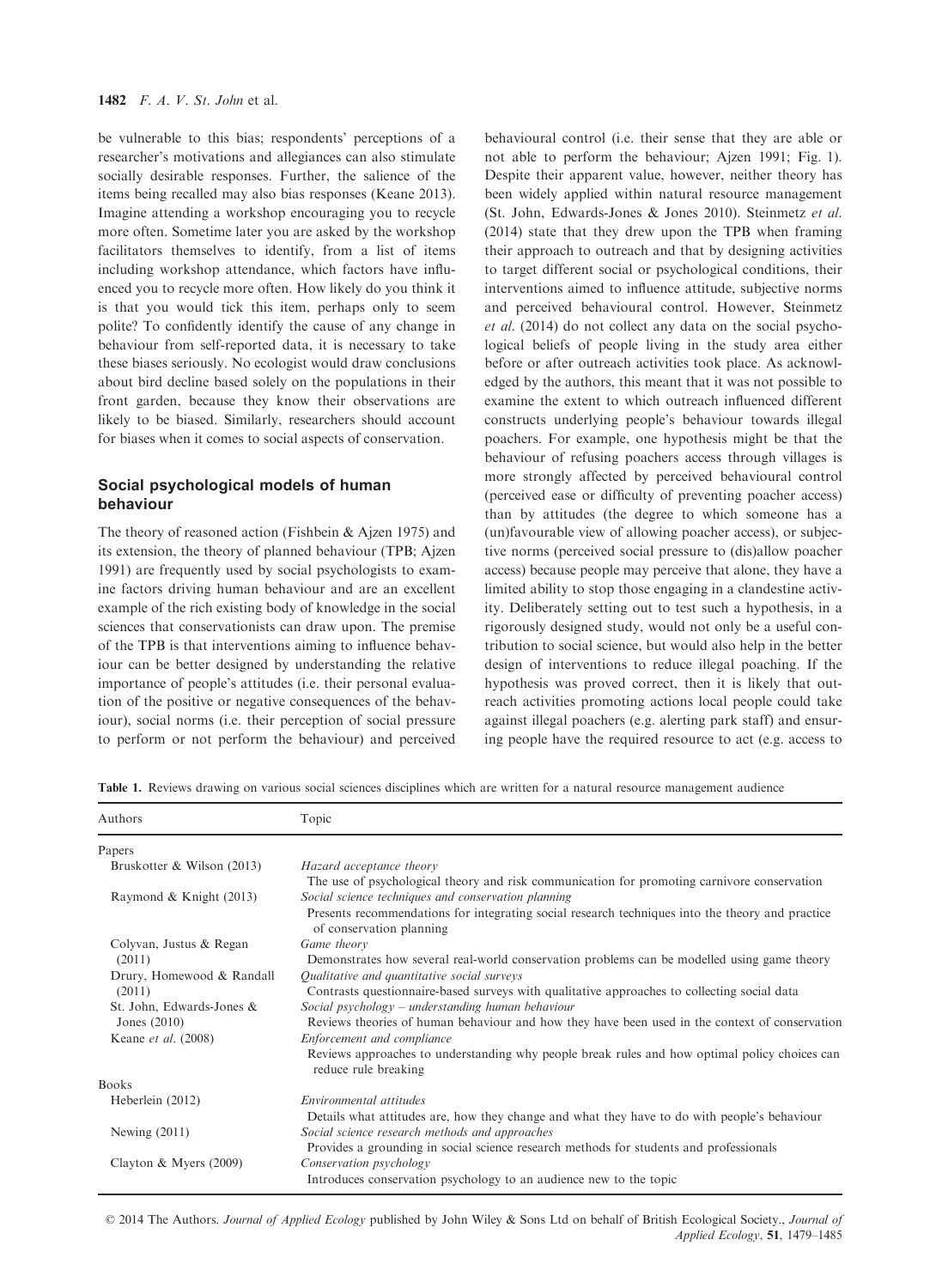a phone), combined with law enforcement would be a more effective tool for controlling illegal poaching than either approach alone. The practice of developing and testing hypotheses within a rigorous theoretical framework is standard in applied ecological research, for example testing whether the application of a particular management regime on a farm increases or decreases bird diversity, by using previous studies and theory to guide sampling design (Doxa et al. 2010). In the social sciences, just as in ecology, theoretical frameworks are most powerful when used to guide study design and analysis, rather than just to guide variable selection.

Recent applications of the TPB in natural resource management have explored the impact of training on people's decision to cultivate a novel species, Xaté Chamaedorea ernesti-augusti in Belize (Williams et al. 2012) and landholders' decisions to conserve forest on the agricultural frontier of South American Gran Chaco (Mastrangelo et al. 2013). These studies demonstrate how powerful the TPB framework can be for teasing out the relative importance of alternative drivers of behaviour. Both of these studies follow the methodological steps outlined in TPB literature: Qualitative methods were initially used to explore perceptions and beliefs concerning the behaviour of interest. Then, drawing on this information, target-, action-, context- and time frame-specific statements capturing respondents' attitudes, subjective norms and perceived behavioural control were drafted, piloted and refined before data collection. Through their rigorous applications of the TPB, both Williams et al. (2012) and Mastrangelo et al. (2013) were able to identify the key variables driving behaviour, that is the factors most relevant to the design of conservation interventions. For example, increasing levels of technical knowledge and enhancing the power that individuals perceived they had to succeed in cultivating Xaté encouraged people to grow this overharvested plant. Whilst of limited importance in encouraging Xaté cultivation (Williams et al. 2012), social norms and attitudes were both important predictors of land-owners' intention to conserve forest (Mastrangelo et al. 2013). Therefore re-establishing social norms rewarding conservation behaviour was considered to be the most effective way of achieving long-term forest conservation on the agricultural frontier.

| AN ECOLOGICAL QUESTION                                                                                                                               | <b>COMMON RESEARCH STEPS</b>                                     | A SOCIAL SCIENCE QUESTION                                                                                                                                    |
|------------------------------------------------------------------------------------------------------------------------------------------------------|------------------------------------------------------------------|--------------------------------------------------------------------------------------------------------------------------------------------------------------|
| What is the status of leopard (Panthera pardus)<br>populations in north-eastern South Africa?                                                        | <b>Define overarching</b><br>research question                   | Why are leopards killed illegally in<br>north-eastern South Africa?                                                                                          |
| What is already known about leopard populations<br>in the area? How have people surveyed rare, cryptic<br>mammals in similar locations?              | <b>Review the</b><br>existing literature                         | What is already known about carnivore persecution<br>in this area? How have people studied determinants<br>of illegal behaviour in other settings?           |
| What is the current site-occupancy of leopard<br>populations in this area? How is it related to habitat<br>degradation and human population density? | Define the <i>specific</i> research<br>question to be addressed  | How strongly do attitudes, subjective norms and<br>perceived behavioural control influence individual's<br>decision to kill a leopard in the study area?     |
| How accessible is the study site? Will the study<br>require access to private land? What are the ethical<br>considerations?                          | <b>Consider study context</b>                                    | What language is spoken in the study area? What<br>are the political and cultural sensitivities of the<br>research? What are the ethical considerations?     |
| e.g. a camera-trap survey recording detection or<br>non-detection of leopards along existing animal<br>trails                                        | <b>Choose data collection</b><br>technique                       | e.g. a structured questionnaire including Likert-type<br>items chosen to measure the Theory of Planned<br><b>Behaviour constructs</b>                        |
| How should the cameras be positioned? Which<br>model is most suitable? What is the approximate<br>detection rate and occupancy?                      | <b>Pilot data collection</b><br>approach                         | Are questions phrased well? Is the scope of the<br>questionnaire appropriate? Are people willing to<br>participate and comfortable answering?                |
| What is the population of interest? Based on pilot<br>detection/occupancy estimates and budget, how<br>should survey effort be allocated?            | Plan research design and<br>sampling strategy                    | What is the population of interest? What proportion<br>can realistically be sampled? Are there important<br>sub-groups that might be under-represented?      |
| e.g. analysis using occupancy models, perhaps<br>indicating that leopard presence at a site is strongly<br>influenced by habitat degradation         | <b>Collect and analyse your data</b><br>and report your findings | e.g. analysis using structural equations models,<br>perhaps indicating that subjective norms are the<br>strongest driver of leopard persecution in this area |
|                                                                                                                                                      |                                                                  |                                                                                                                                                              |

Fig. 2. Steps in study design illustrated with a social science and ecological example.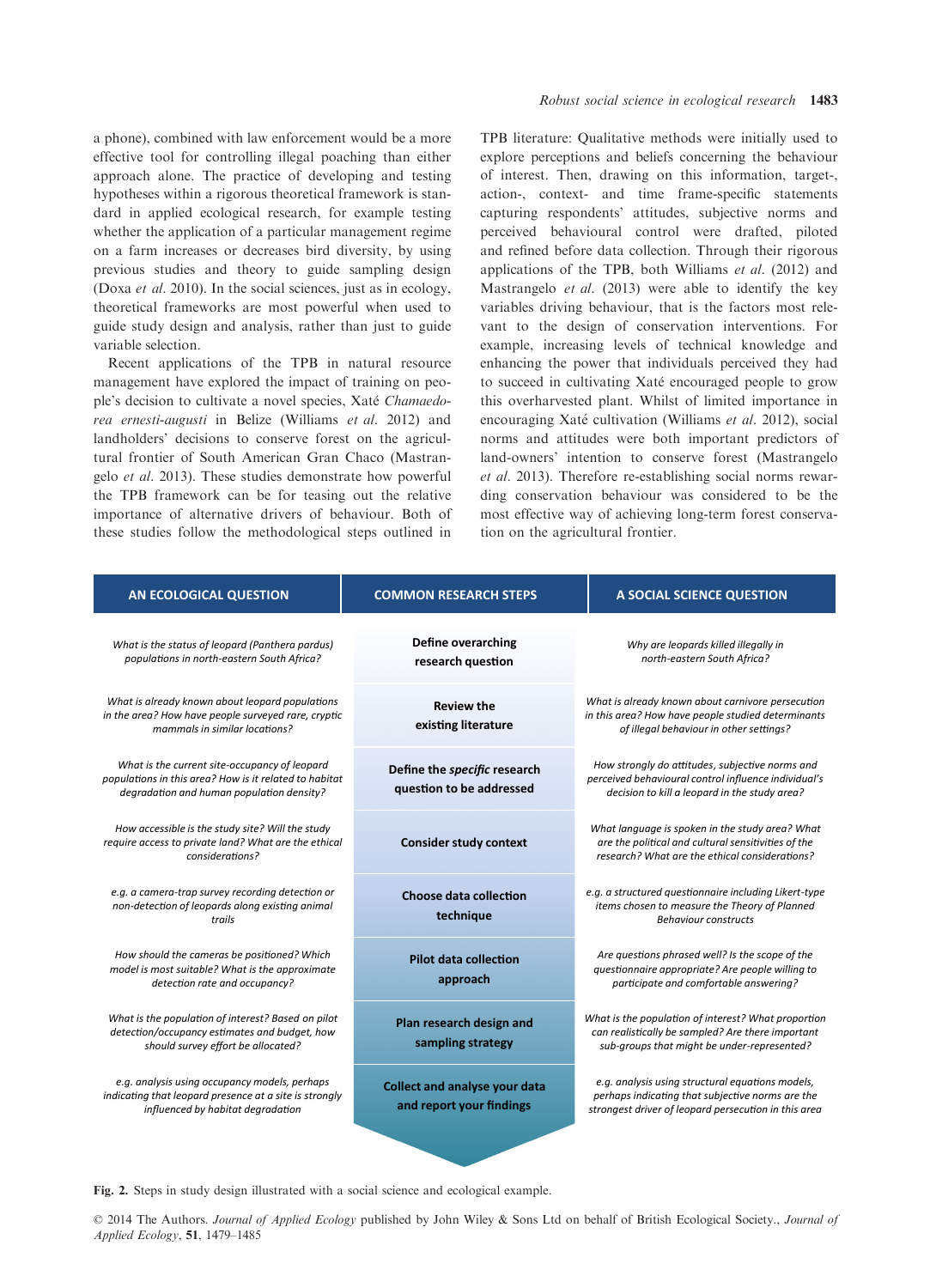#### Ensuring research meets ethical standards

Just as ecological research that involves handling animals, invasive sampling or potential environmental damage is expected to meet stringent ethical standards, so disciplines whose research involves human subjects (e.g. medicine, sociology and anthropology) also have accepted standards of research ethics. As applied ecologists increasingly shift focus from ecology to wider social–ecological systems, many are carrying out research on people without having any formal training or even properly considering issues such as free, prior informed consent, anonymity and compensation. It is normal practice in universities, and increasingly within NGOs and government departments, for research to be scrutinized by an ethical review board. However, the ethics boards in biology departments usually only have expertise in the impacts of research on animals, whilst in conservation NGOs or resource management bodies the expertise of staff may be relatively narrowly focussed on the biological aspects of their work. Applied ecologists often work on issues concerning contested natural resources or even illegal behaviours, raising potentially serious ethical issues. It is important that there is the capacity within their organizations for independent ethics review of the social components of their work.

## The way forward

Applied ecology does not need to create new tools and analytical frameworks to understand human motivations and behaviour, as they already exist in disciplines such as social psychology, economics, criminology, anthropology and sociology. Recent reviews and books offer an opportunity to easily access such information (Table 1). For example, Drury, Homewood & Randall (2011) review the context in which qualitative methods may be more effective than structured questionnaire-based surveys whilst Heberlein (2012) explains what attitudes are and how they relate to behaviour in the context of the environment. Our aspiration should be to apply these theories and methods rigorously so that conservation interventions are guided by data derived from strong conceptual and empirical foundations.

We believe that those researching natural resource management and social–ecological systems should apply the same level of care that they give to ecological research design to their research on human behaviour and the effects of interventions on human wellbeing. With respect to quantitative social surveys, this starts with careful study design, using a parallel approach to accepted practice in ecological science (Fig. 2). For example, defining overarching research questions is the first common step to designing both the ecological and social component of an interdisciplinary study aiming to quantify the status of a particular resource and understand why the resource is utilized by people. Qualitative social science is also gaining importance in applied ecological research, for example with the increasing emphasis on understanding the effects of conservation interventions on human well-being (Milner-Gulland et al. 2014). As the philosophical and methodological foundations of qualitative methods are far removed from the disciplinary training of most applied ecologists, even more care and attention is required when carrying out studies using these approaches.

Part of the burden for supporting researchers in making these changes lies with journal editors, who need to ensure that the social research methods used in papers submitted to journals are scrutinized with the same rigour as their ecological methods. This is increasingly happening, as natural resource management journals recruit social scientists to their editorial boards. Journals publishing interdisciplinary research can also help raise ethical standards by requiring an ethics statement in articles including social data. Journals should take every opportunity to highlight excellent examples of social science in their pages and to support authors to reflect openly in their papers on any limitations to their study design and methods and to present improvements for the future, as was done in the excellent paper by Steinmetz et al. (2014).

#### Data accessibility

This paper does not contain new data.

#### References

- Adams, W.M. (2007) Thinking like a human: social science and the two cultures problem. Oryx, 41, 275–276.
- Aing, C., Halls, S., Oken, K., Dobrow, R. & Fieberg, J. (2011) A Bayesian hierarchical occupancy model for track surveys conducted in a series of linear, spatially correlated, sites. Journal of Applied Ecology, 48, 1508–1517.
- Ajzen, I. (1991) The theory of planned behavior. Organizational Behavior and Human Decision Processes, 50, 179–211.
- Balmford, A. & Cowling, R.M. (2006) Fusion or failure? The future of conservation biology. Conservation Biology, 20, 692–695.
- Bruskotter, J.T. & Wilson, R.S. (2013) Determining where the wild things will be: using psychological theory to find tolerance for large carnivores. Conservation Letters, 7, 158–165 Early view online.
- Clayton, S. & Myers, G. (2009) Conservation Psychology: Understanding and Promoting Human Care for Nature. Wiley-Blackwell, Chichester,  $I K$
- Colyvan, M., Justus, J. & Regan, H.M. (2011) The conservation game. Biological Conservation, 144, 1246–1253.
- Doxa, A., Bas, Y., Paracchini, M.L., Pointereau, P., Terres, J.-M. & Jiguet, F. (2010) Low-intensity agriculture increases farmland bird abundances in France. Journal of Applied Ecology, 47, 1348–1356.
- Drury, R., Homewood, K. & Randall, S. (2011) Less is more: the potential of qualitative approaches in conservation research. Animal Conservation, 14, 18–24.
- Fa, J.E., Farfán, M.A., Marquez, A.L., Duarte, J., Nackoney, J., Hall, A.M.Y. et al. (2014) Mapping hotspots of threatened species traded in bushmeat markets in the Cross-Sanaga Rivers Region. Conservation Biology, 28, 224–233.
- Fishbein, M. & Ajzen, I. (1975) Belief, Attitude, Intention and Behaviour: An Introduction to Theory and Research. Addison-Wesley Publishing Company, Reading, MA.
- Fisher, R.J. & Tellis, G.J. (1998) Removing social desirability bias with indirect questioning: is the cure worse than the disease? Advances in Consumer Research, 25, 563–567.
- Fisher, B., Balmford, A., Green, R.E. & Trevelyan, R. (2009) Conservation science training: the need for an extra dimension. Oryx, 43, 361–363.